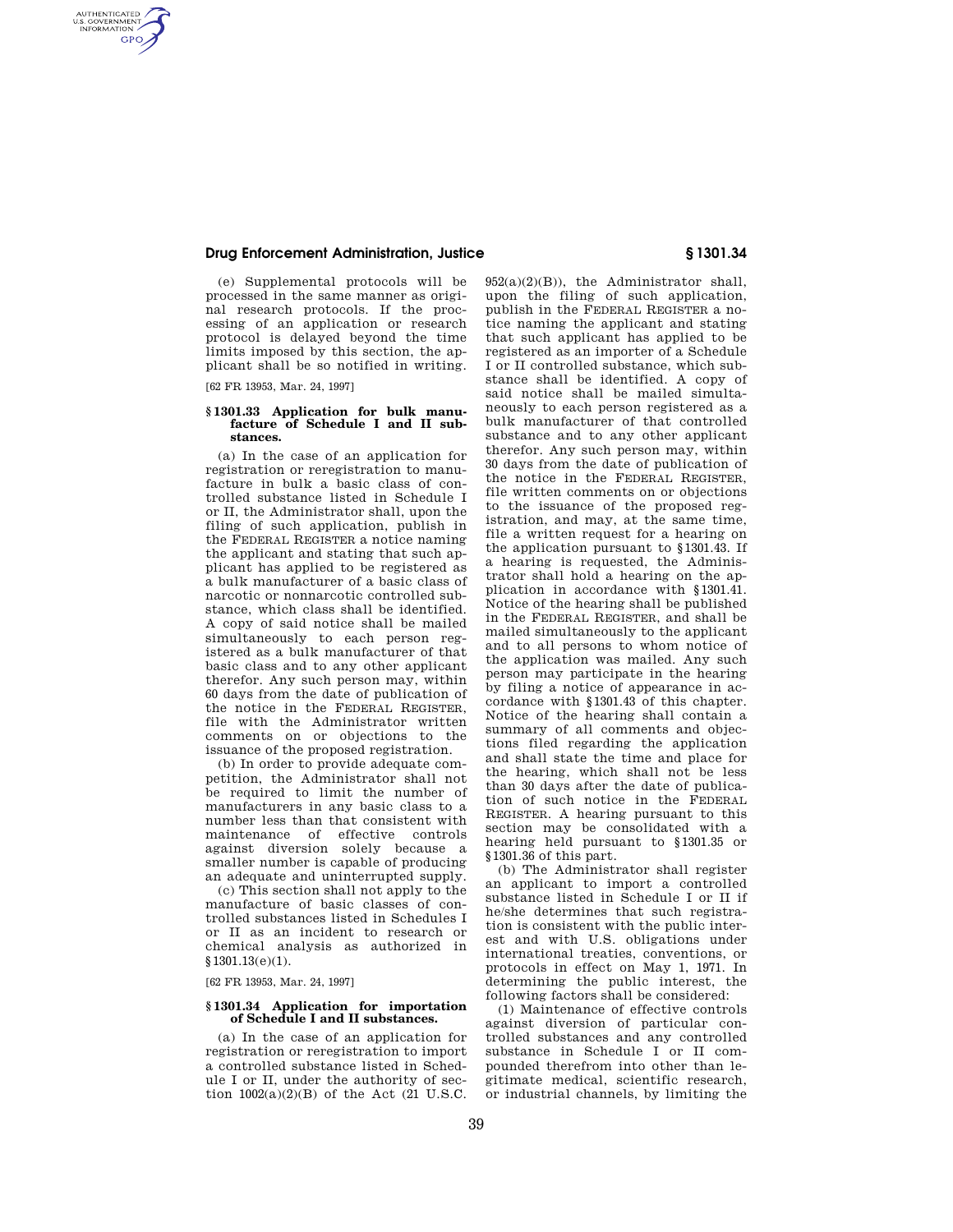importation and bulk manufacture of such controlled substances to a number of establishments which can produce an adequate and uninterrupted supply of these substances under adequately competitive conditions for legitimate medical, scientific, research, and industrial purposes;

(2) Compliance with applicable State and local law;

(3) Promotion of technical advances in the art of manufacturing these substances and the development of new substances;

(4) Prior conviction record of applicant under Federal and State laws relating to the manufacture, distribution, or dispensing of such substances;

(5) Past experience in the manufacture of controlled substances, and the existence in the establishment of effective control against diversion;

(6) That the applicant will be permitted to import only:

(i) Such amounts of crude opium, poppy straw, concentrate of poppy straw, and coca leaves as the Administrator finds to be necessary to provide for medical, scientific, or other legitimate purposes; or

(ii) Such amounts of any controlled substances listed in Schedule I or II as the Administrator shall find to be necessary to provide for the medical, scientific, or other legitimate needs of the United States during an emergency in which domestic supplies of such substances are found by the Administrator to be inadequate; or

(iii) Such amounts of any controlled substance listed in Schedule I or II as the Administrator shall find to be necessary to provide for the medical, scientific, or other legitimate needs of the United States in any case in which the Administrator finds that competition among domestic manufacturers of the controlled substance is inadequate and will not be rendered adequate by the registration of additional manufacturers under section 303 of the Act (21 U.S.C. 823); or

(iv) Such limited quantities of any controlled substance listed in Schedule I or II as the Administrator shall find to be necessary for scientific, analytical or research uses; and

(7) Such other factors as may be relevant to and consistent with the public health and safety.

(c) In determining whether the applicant can and will maintain effective controls against diversion within the meaning of paragraph (b) of this section, the Administrator shall consider among other factors:

(1) Compliance with the security requirements set forth in §§1301.71– 1301.76; and

(2) Employment of security procedures to guard against in-transit losses within and without the jurisdiction of the United States.

(d) In determining whether competition among the domestic manufacturers of a controlled substance is adequate within the meaning of paragraphs  $(b)(1)$  and  $(b)(6)(iii)$  of this section, as well as section  $1002(a)(2)(B)$  of the Act (21 U.S.C.  $952(a)(2)(B)$ ), the Administrator shall consider:

(1) The extent of price rigidity in the light of changes in:

(i) raw materials and other costs and

(ii) conditions of supply and demand; (2) The extent of service and quality competition among the domestic manufacturers for shares of the domestic market including:

(i) Shifts in market shares and

(ii) Shifts in individual customers among domestic manufacturers;

(3) The existence of substantial differentials between domestic prices and the higher of prices generally prevailing in foreign markets or the prices at which the applicant for registration to import is committed to undertake to provide such products in the domestic market in conformity with the Act. In determining the existence of substantial differentials hereunder, appropriate consideration should be given to any additional costs imposed on domestic manufacturers by the requirements of the Act and such other cost-related and other factors as the Administrator may deem relevant. In no event shall an importer's offering prices in the United States be considered if they are lower than those prevailing in the foreign market or markets from which the importer is obtaining his/her supply;